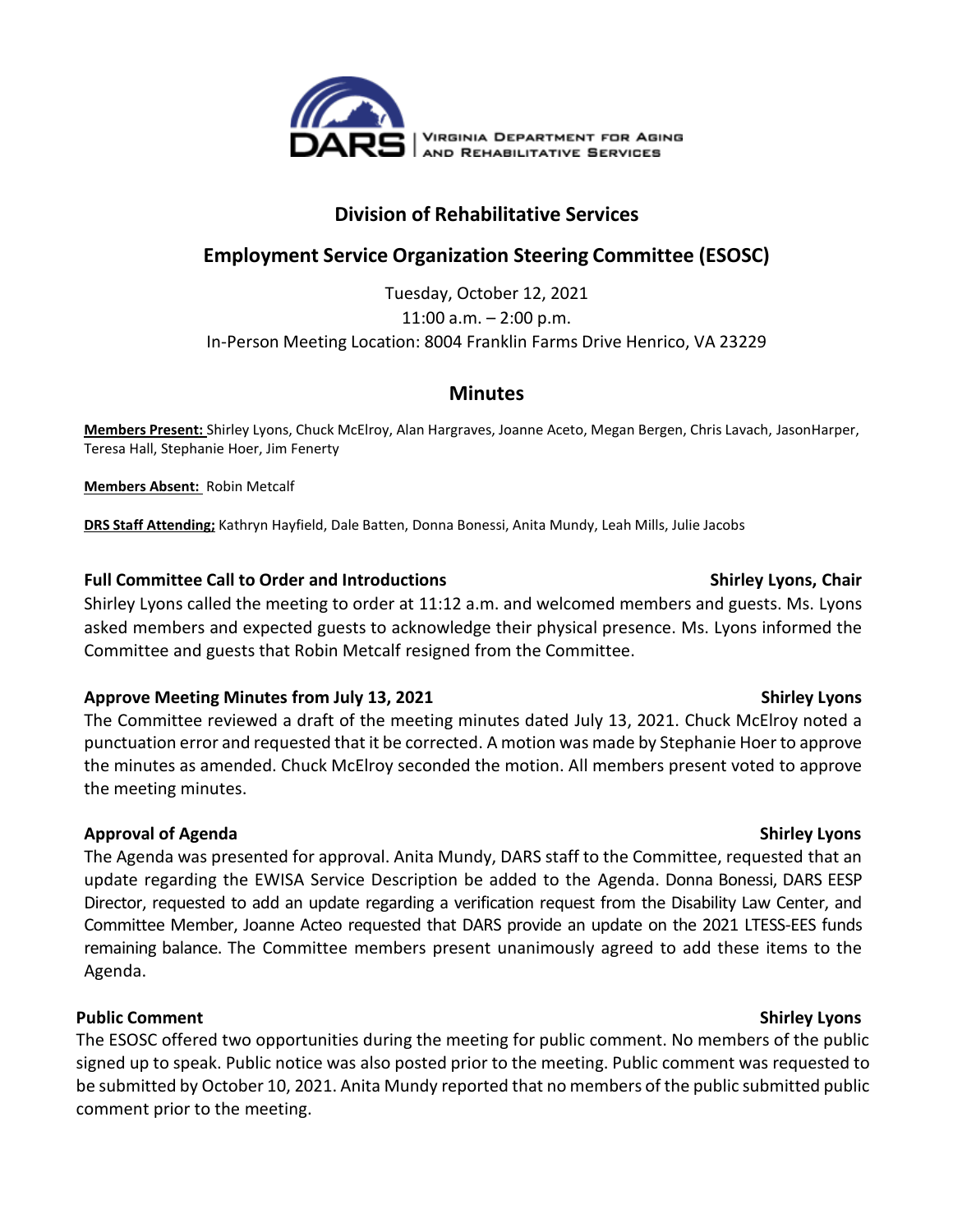### **Election of the ESOSC Chair and Vice Chair Shirley Lyons Shirley Lyons** Shirley Lyons

Per the ESOSC Code of Virginia and ESOSC By-Laws, it is necessary to elect a new Committee Chair and Vice Chair. Shirley Lyons requested nominations from the floor. Alan Hargraves nominated Jason Harper for Chair. Mr. Harper declined his nomination. Teresa Hall nominated Joanne Aceto as Chair, Ms. Aceto accepted the nomination. There were no other nominations. The ten Committee members who were present unanimously voted to elect Joanne Aceto as the incoming Chair for the ESOSC.

Ms. Lyons opened the floor for nominations for Vice Chair. Chuck McElroy nominated Jason Harper to serve a second term. Joanne Aceto seconded the motion. Jason accepted the nomination. There were no other nominations. The ten Committee members who were present unanimously voted to elect Jason Harper to serve a second term as the Vice Chair for the ESOSC.

### **Discussion and Approval of the Proposed 2022 ESOSC Meeting Schedule Shirley Lyons**

Anita Mundy, Staff to the Committee, presented a proposed 2022 meeting calendar. The proposed meeting dates were: January 11, April 12, July 12, and October 11. The Committee discussed the dates/start time and Teresa Hall motioned to accept these dates and to change the meeting start time to 10:30 am. Alan Hargraves seconded this motion. The present Committee members unanimously agreed to accept the proposed 2022 meeting calendar with a start time of 10:30 am.

### Review and Approve the ESOSC Electronic Meeting Policy as Updated **Shirley Lyons**

Anita Mundy presented the updated ESOSC Electronic Meeting Policy that was reviewed and discussed at the July 13, 2021 meeting. Changes to the policy were necessary due to new FOIA regulations. Teresa Hall motioned to approve the updates. Alan Hargraves seconded the motion. The Committee present unanimously approved the updates to the electronic meeting policy. The policy will go into effect immediately.

### **Disability Law Center of Virginia Request Donna Bonessi**

Ms. Bonessi informed the Committee that DARS recently responded to an inquiry from the Disability Law Center of Virginia regarding their request to provide information on the Scope and Purpose of the ESOSC. DARS provided this information as requested. There were no other additional questions from the Law Center. Ms. Bonessi shared with the Committee the correspondence that transpired.

### **EWISA Service Description Update Anita Mundy Service Service Service Anita Mundy**

Ms. Mundy shared the updated EWISA Service Description with the Committee. Since the last Committee meeting when the service description was reviewed, it was brought to the attention to DARS by an ESO that there could be the potential for gaps in EWISA services due to deadline requirements of the requisitioning system. Ms. Mundy worked with DARS IT to come up with a workable solution to eliminate these gaps. Instructions for ESOs using this service were written and updated under the *Billing* section of the EWISA Service Description.

### **LTESS-EES First Quarter Spending Report Donna Bonessi**

### **With Breakdown by Organization, Comparisons, and Projected Balances**

Ms. Bonessi provided a breakdown of the 2022 First Quarter Spending Review. Trends in services by Providers are beginning to show increases.

# **Deputy Director, ESSP, DRS**

### **Staff to the Committee**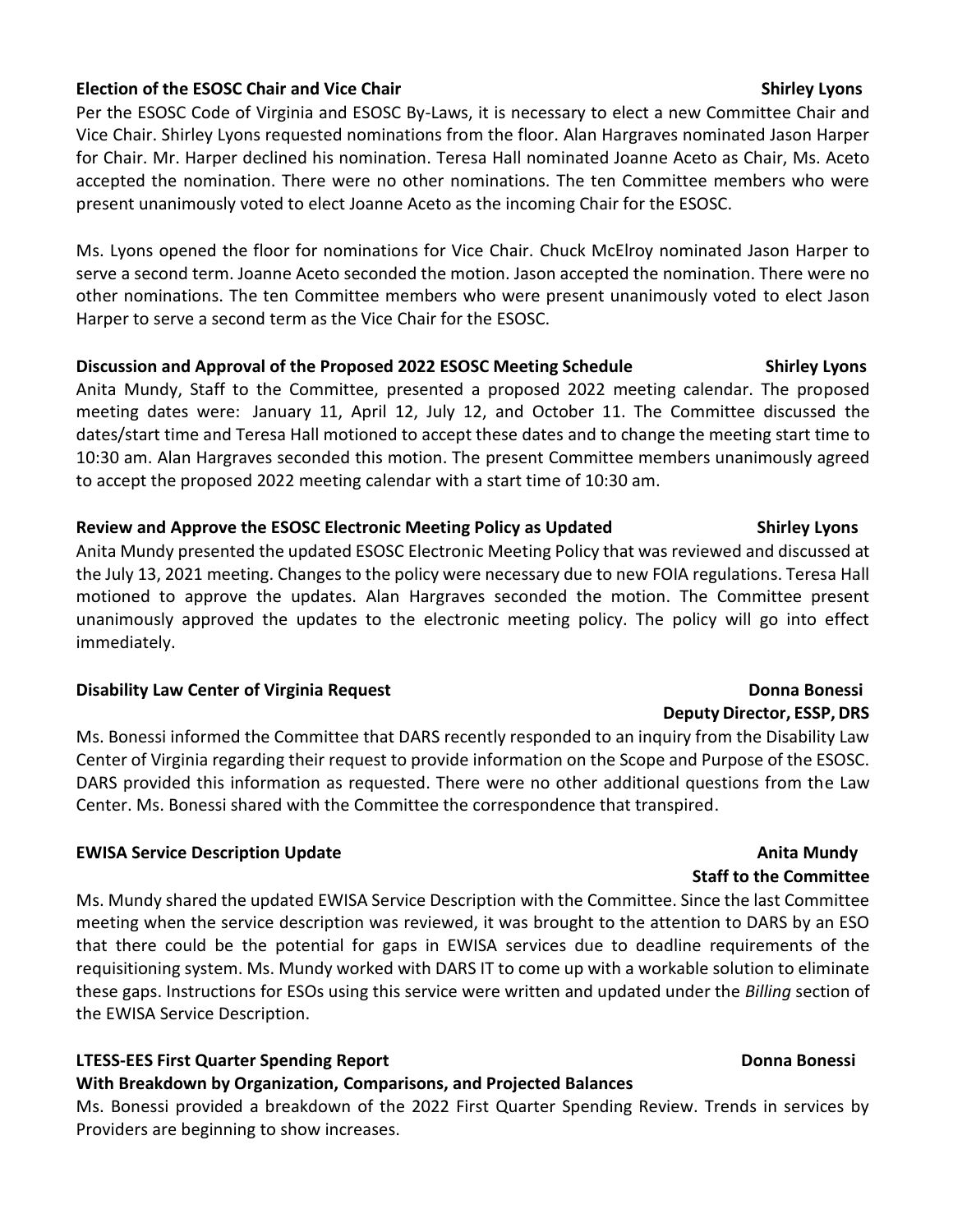Ms. Bonessi provided a breakdown on First Quarter Expenditures. There was a balance of \$621,152.40. See Expected vs. Actual Expenditures in the chart below.

| <b>Year to Date Expected vs Actual</b>      |  |                     |   |              |  |              |
|---------------------------------------------|--|---------------------|---|--------------|--|--------------|
| <b>First Quarter Ending August 31, 2021</b> |  |                     |   |              |  |              |
|                                             |  | EES<br><b>LTESS</b> |   | Total        |  |              |
| <b>Expected Expenditure</b>                 |  | 629,317.00          |   | 1.464.064.20 |  | 2,093,381.20 |
| <b>Actual Expenditure</b>                   |  | 333,354.38          |   | 1,138,874.42 |  | 1,472,228.80 |
| <b>Balance on 8/31/21</b>                   |  | 295,962.62          | ς | 325,189.78   |  | 621.152.40   |
|                                             |  |                     |   |              |  |              |
| <b>Final 1st Qtr Balance</b>                |  |                     |   |              |  | 621,152,40   |

Ms. Bonessi also provided a breakdown by organization which showed the expenditures for all employment organizations for the first quarter. There are numerous organizations who have not spent their funds. Additionally, there are four providers who have discontinued providing employment services. Joanne Aceto asked for further clarification about the \$727,238 that was unspent in Fiscal Year 21. Commissioner Hayfield reported those funds were returned to the Commonwealth's General Fund for Fiscal Year 21.

### **Use of LTESS-EES Projected Balances Discussion****Committee**

### The Committee reviewed and discussed the information provided by Ms. Bonessi. The Committee also discussed mid-year reallocations and potentially recommending to sweep the balances of those organizations who are not spending their funds, so that they may be reallocated to organizations that are in need of additional funding. The Committee would like answers from these organizations as to what their intent is to spend these funds. The Committee requested that DARS reach out to organizations who have not used their funds to ask why they have not. If these organizations state that they intend to spend their allocations, the Committee suggested that DARS request a written plan from each provider that outlines how and when they intend to utilize their allocations. DARS agreed to contact these organizations and report back to the Committee.

The Committee further discussed how projected balances could be spent. An initial motion was made by Joanne Aceto and seconded by Megan Bergen, that stated that the first quarter remaining balance be used for Emergency Relief funds for organizations using previous methodology. This motion was later withdrawn.

After further discussion a motion was made by Jason Harper and seconded by Chuck McElroy that a recommendation be made to DARS that \$500k of the remaining First Quarter balance be used as economic relief funds. These funds will be offered to all LTESS-EES eligible ESOs and specific amounts distributed will be based off of FY 21 Emergency Relief Fund methodology. The remaining \$121k would be made available to smaller organizations that are in need of additional dollars to increase capacity. These funds would be distributed based by application process and distribution would be determined by DARS and based on capacity building needs.

The Committee members present voted all in favor of this motion. Commissioner Hayfield, who was present for this discussion, accepted the recommendation.

It was noted in further discussions by the Committee that numerous organizations have not used any of their first quarter LTESS-EES allocations. The Committee has concern that these funds are being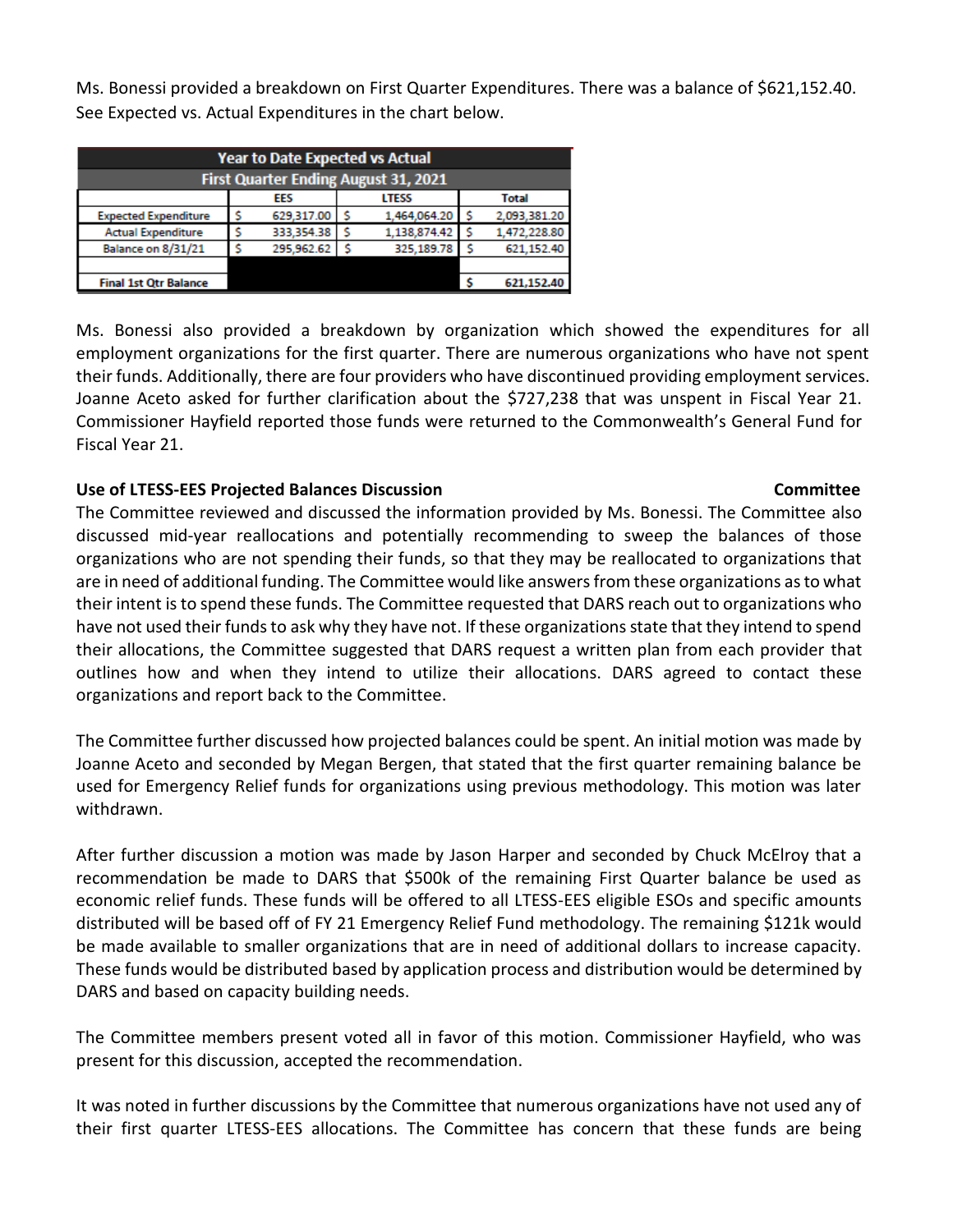underutilized and may go unspent, when other organizations could use these funds to provide services. It was suggested that DARS reach out to these organizations to ask their intent in regard to use of these underutilized funds.

Jason Harper made a motion that was seconded by Teresa Hall, which recommends that if an organization does not respond to a DARS inquiry by November 30, 2021 with their intent to utilize LTESS-EES first quarter balances, then those balances will be deallocated and distributed using the same methodology that is used for the relief funds. All Committee members present voted in favor of this recommendation. Motion passed.

### **Commissioner's Update Kathy Hayfield, DARS Commissioner**

Commissioner Hayfield provided an update regarding VR Performance outcomes. DARS is seeing an increase in referral applications, specifically noting an increase in VR referrals for school age individuals.

The Commissioner also introduced the new Field Services Director, Julie Jacobs. Ms. Jacobs will be leading the VR focus of the Districts along with the six District Directors.

DARS has been awarded the Rehabilitation Services Administration Disability Innovation Fund Career Advancement Initiative Model Demonstration Project grant to begin October 1, 2021. This five year, \$9,236,300.00 grant aims to assist 750 individuals with disabilities enter career pathways in state, federal and local government as well as into registered apprenticeships in skilled trades and STEM fields. DARS will collaborate with multiple agencies within Virginia government including the Department of Human Resource Management, Department of Labor and Industry, Department for the Blind and Vision Impaired, Wilson Workforce and Rehabilitation Center, and other critical public/private sector workforce partners to serve at least 750 VR-eligible individuals with disabilities. They will assist individuals with disabilities who have been traditionally unserved or underserved by Virginia's workforce system so they can obtain or advance in occupations in both the skills-based trade and industry fields, including STEM, or in state government.

The project will also capitalize upon two legislative initiatives recently adopted by the Virginia General Assembly: one that expands employment opportunities for individuals with disabilities in state government and the other that increases diversity, equity, and inclusion opportunities in the Commonwealth.

DARS reports 303 successful closures for the month of October. This has been the most closures in one month since 2018. DARS is pleased to report that the Agency ended the fiscal year with no waiting list.

The Commissioner noted that the 2021 GA required the Secretary of HHR to complete a study and a workgroup focused on elevating aging services in the Commonwealth. The study is to include consideration for reestablishing a stand-alone Department for Aging. The report and recommendations are due to the GA and the Governor by December 1, 2021.

DARS reported that over 90% of its workforce is vaccinated. DARS staff that are not yet vaccinated are undergoing weekly COVID testing.

The Commissioner presented outgoing ESOSC Chair, Shirley Lyons, with a Certificate of Appreciation, for